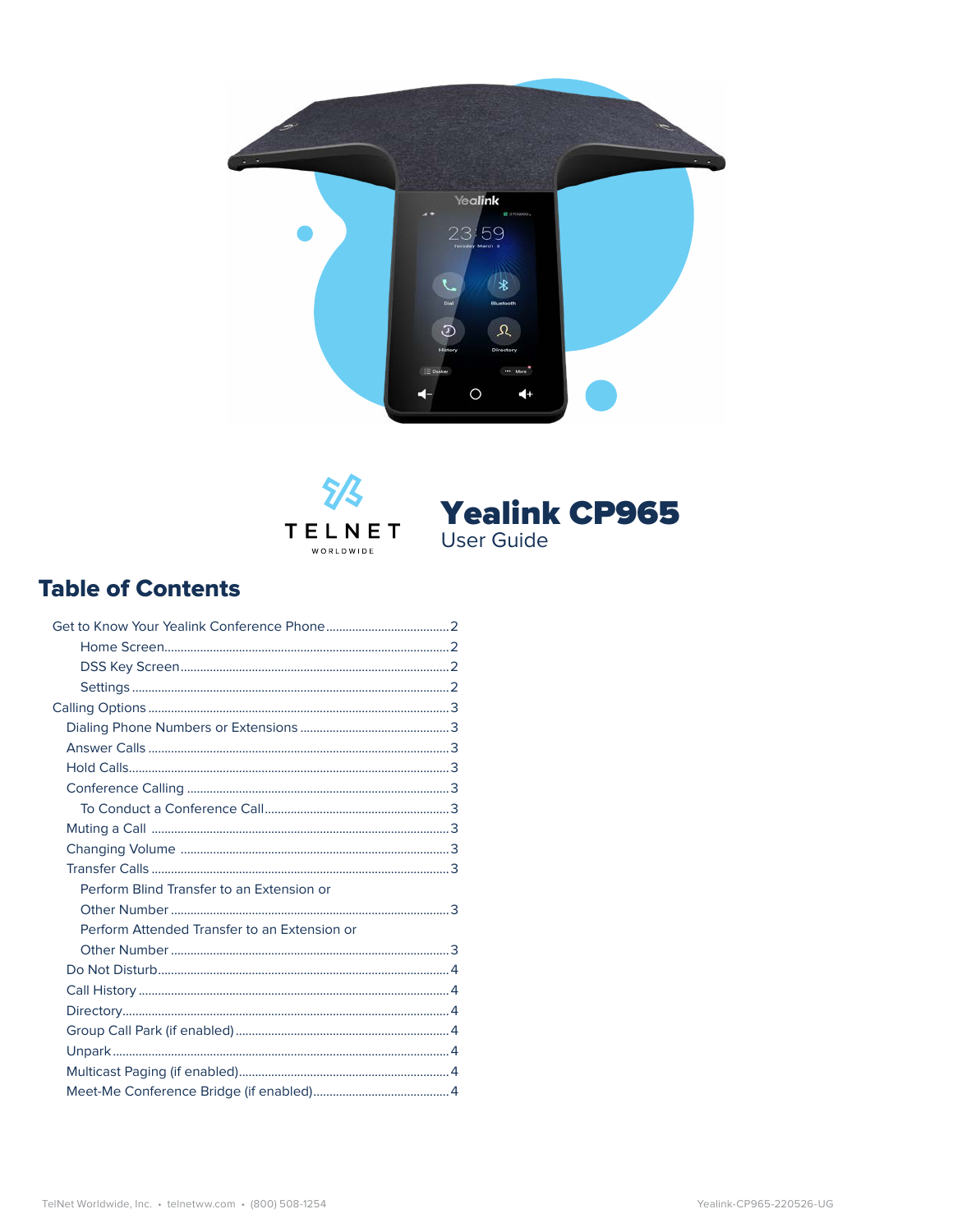<span id="page-1-0"></span>

# Get to Know Your Yealink Conference Phone



#### Home Screen



#### DSS Key Screen



#### **Settings**

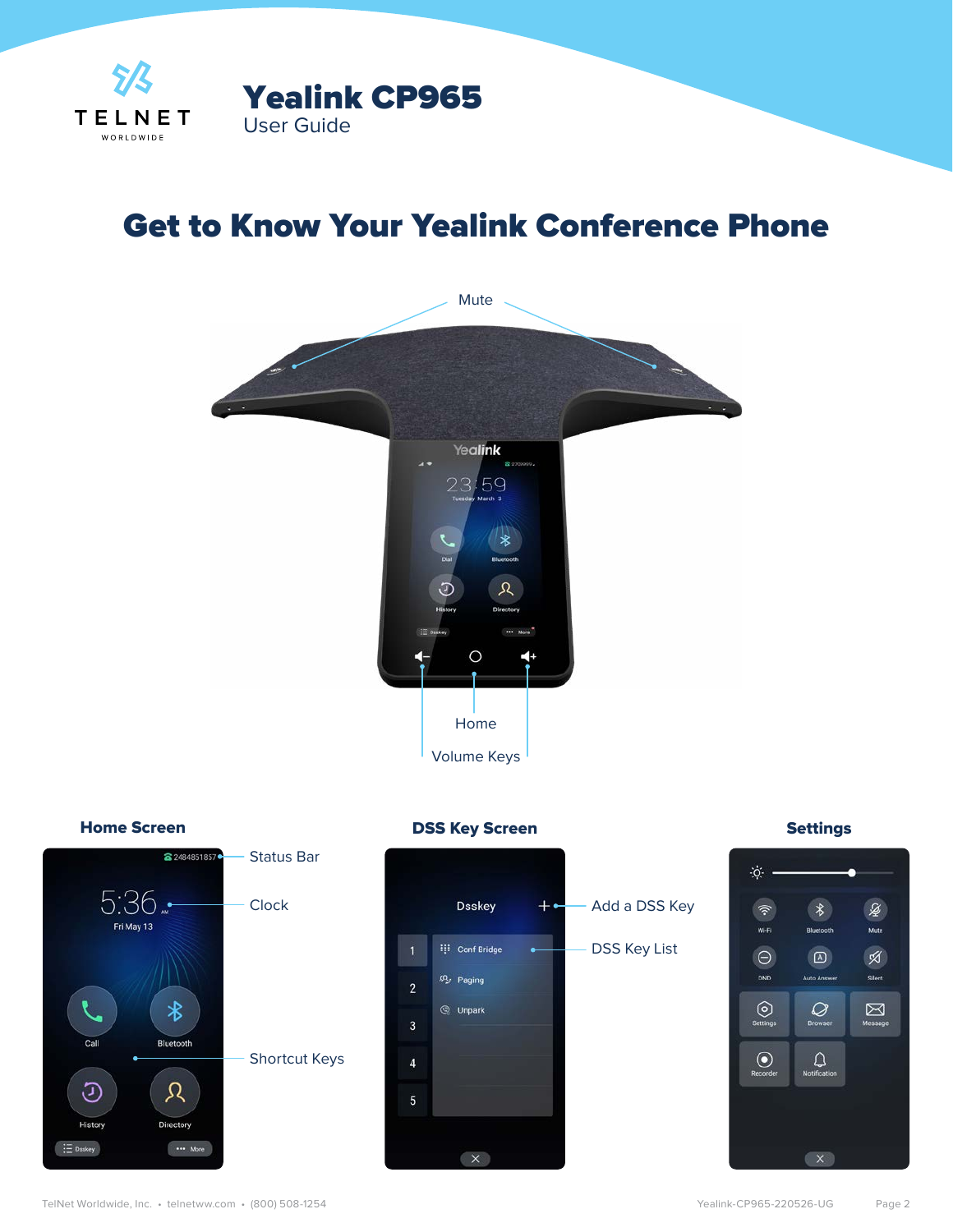<span id="page-2-0"></span>



# Calling Options

#### Dialing Phone Numbers or **Extensions**

- **•** Place a call by manually entering a phone number
- **•** Tap the **Call** icon, enter the phone number, and then tap the **Call** button
- **•** Tap **Cancel** to stop a call with dialing or ringing in progress
- **• Local and Long distance** dial the 10-digit phone number (area code + local number). Dialing 1 before 10 digit number is optional
- **• International** dial 011 + country code + city code + number
- **• Internal extension** dial the extension and then tap a desired entry. Tap the phone number or extension to place call. If multiple numbers are available for the contact, tap the desired number to place the call.

#### Answer Calls

- **•** To answer a call, tap **Answer**
- **•** To end the call, tap the red **End Call** button

### Hold Calls

- **•** Place a call on hold by tapping **Hold**
- **•** Tap **Resume** to pickup the held call

#### Conference Calling

#### To Conduct a Conference Call

- 1. Place call to or receive call from the first party
- 2. Tap **Invite** near the lower right side of screen (shows a plus "+" sign)
- 3. Dial the number or extension and then tap **+ Invite**
- 4. Repeat steps #2 and #3 to add additional callers

#### **NOTES:**

**•** If outgoing call to other party is not answered (i.e., possibly going to voice mail, etc.), tap the call circle in progress and then tap **Remove**. Do not tap **End Call** as it will terminate the entire conference call

- **•** If an incoming call is received while on an active call, just tap **Join conf** to add the caller or **Reject** to not add the caller
- **•** The conference phone supports up to 10 way calling (conference phone plus nine other participants)
- **•** To remove any participant that is on the conference call, tap the participant circle and then tap **Remove**

### Muting a Call

- To mute an active call, tap the **Mute** icon  $(\ell)$  . The call is muted and the icon  $\circledast$  is displayed on the LCD screen. The illuminated physical mute buttons change from green to red
- To un-mute a call, tap the **Mute** icon  $(\ell)$ . The  $(\ell)$  icon disappears from the LCD screen. The illuminated physical mute buttons change from red to green.
- **•** Calls can also be muted by tapping either physical mute button on the conference phone directly or on the optional expansion microphone(s)

#### Changing Volume

- To change call volume, tap  $\left| \bullet \right|$  or  $\left| \bullet \right|$  during a call
- To change the ringer volume, tap  $\overline{A}$  or  $\overline{A}$  when the phone is idle or ringing

### Transfer Calls

#### Perform Blind Transfer to an Extension or Other Number

- 1. During an active call, tap **...**, then **Transfer** and dial the extension/number
- 2. Tap **Transfer** and then tap **B Transfer**
- 3. The call drops off and has been transferred

#### Perform Attended Transfer to an Extension or Other Number

- 1. During an active call, tap **...**, then **Transfer** and dial the extension/number and tap **Transfer** again
- 2. Tap **Call**
- 3. The 3rd party phone begins ringing. Speak to other party and announce call
- 4. Tap **Transfer** again to drop out of the call